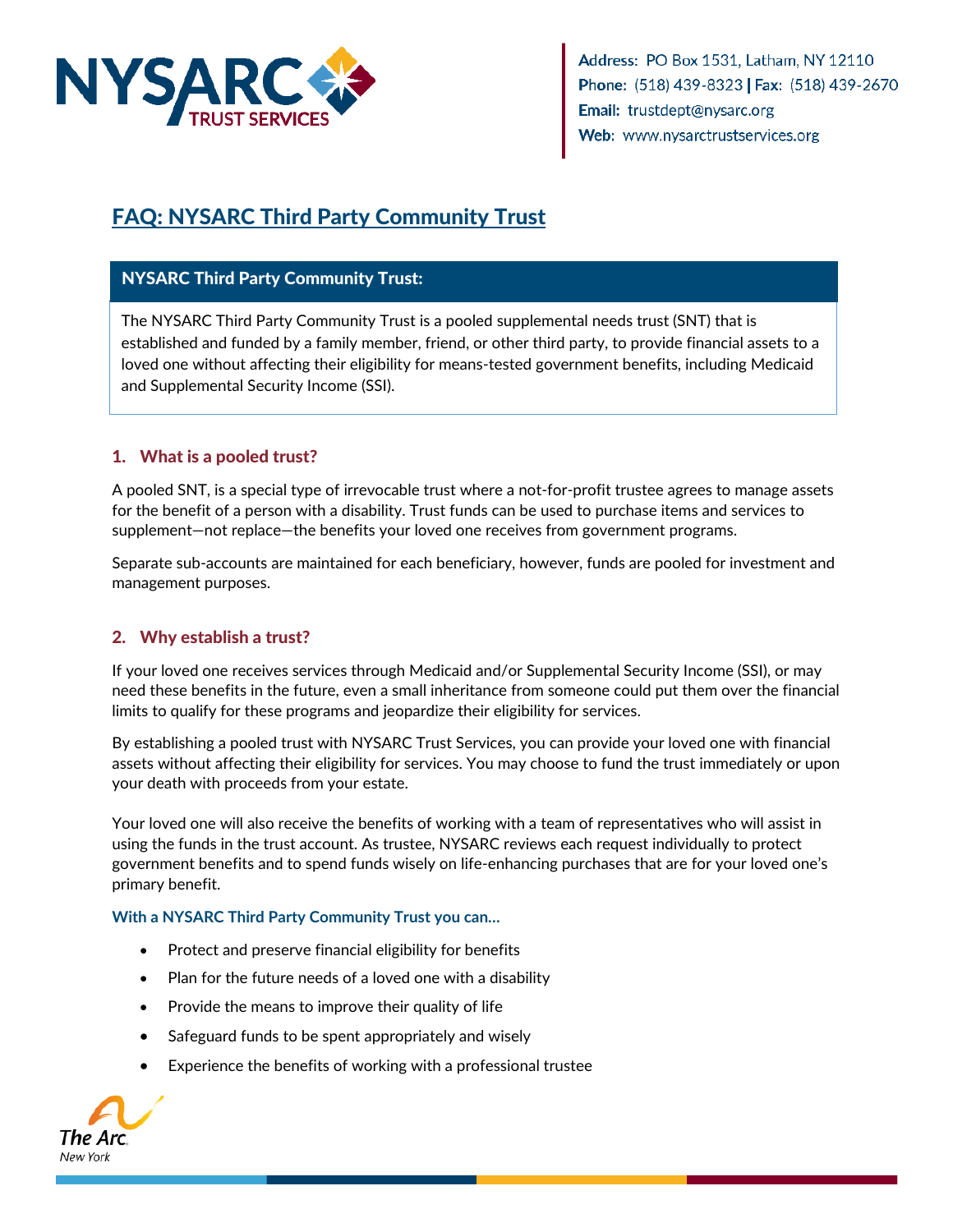#### 3. Why choose the NYSARC Third Party Community Trust?

Individual special needs trusts can be costly to set up and maintain. You also have to select or hire someone you trust to serve as the trustee.

Families who establish a NYSARC Third Party Community Trust, receive the benefits of a professional trustee with extensive fiduciary and wealth management experience and the cost savings and efficiency of a pooled trust.

#### **Benefits of a NYSARC Community Trust:**

- Easy and inexpensive to establish
- Low minimum funding requirement
- Experienced not-for-profit serves as trustee
- Knowledge of government benefits
- Years of experience working with people with disabilities
- Exceptional customer service
- Funds pooled for investment and management purposes
- Financial institution appointed as co-trustee to manage investments

#### 4. Who can establish a trust?

A third party pooled trust can be established by:

- Parents who wish to plan for the future of a loved one with a disability
- Grandparents who wish to leave an inheritance to a loved one with a disability
- Any family, friends, community organizations, and other interested third parties who wish to provide funds for the benefit of someone with a disability

#### 5. How to establish a trust?

The Donor must complete the Joinder Agreement (JA) during your lifetime to share your vision for the trust and help us get to know your loved one. We understand you may need to update this document in the future and we encourage you to do so periodically.

Please include payment of the one-time enrollment fee with your application and attach a copy of the beneficiary's Social Security card and Social Security Award letter to NYSARC for review. Other documentation may be required. Please refer to the Information and Procedures document for detailed instructions to establish an account.

Once the JA is signed and approved, the account is available to receive funds (check / electronic deposit) from any third party source.

Please call (518) 439-8323 and a member of our team would be happy to help you get started!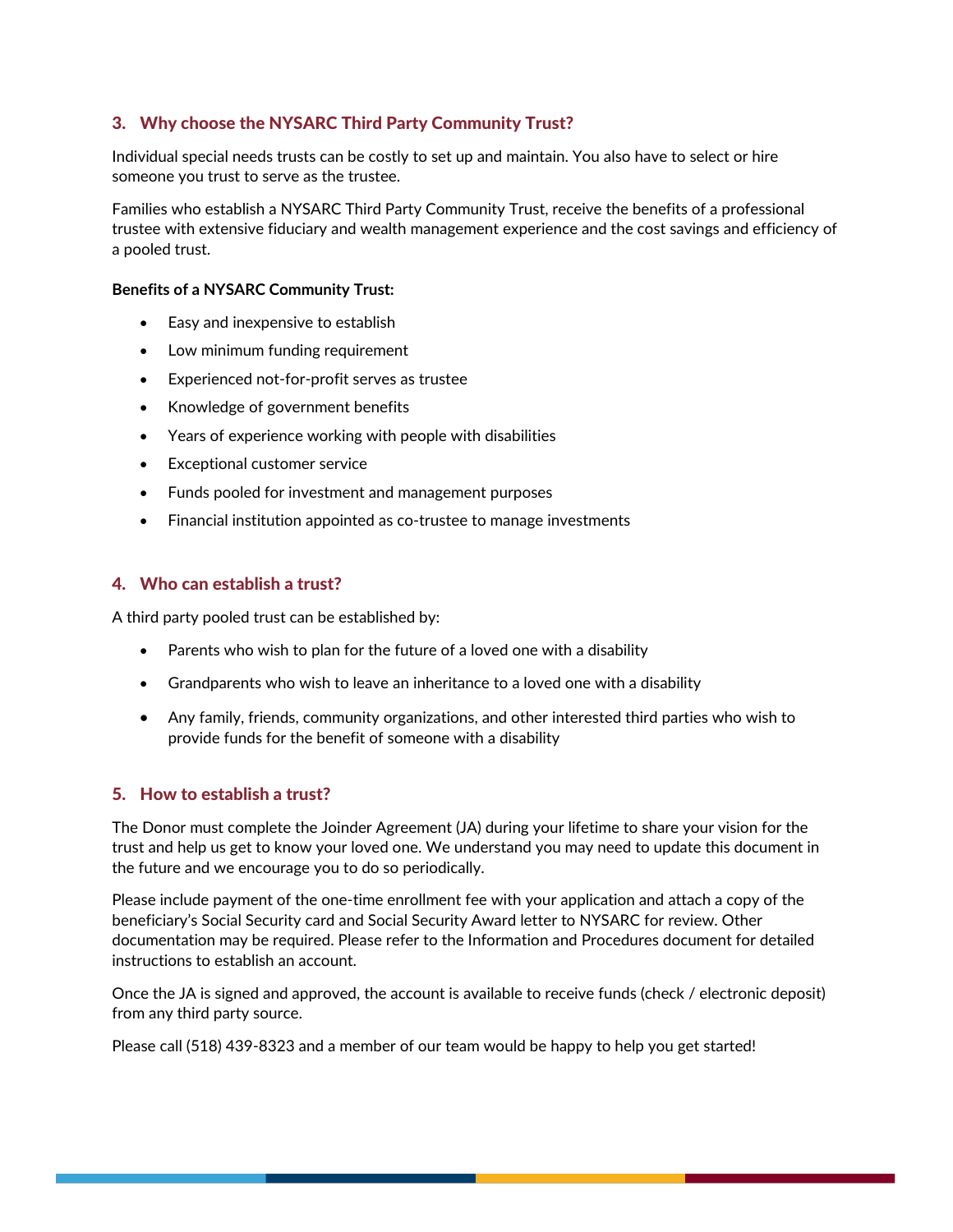#### 6. How to fund the trust?

At the time the trust is funded, the **minimum initial deposit is \$10,000**. You do not need to fund the trust immediately. Most trust accounts are funded through the Donor's will, estate plan, life insurance policy, or employee benefit. The trust can also be funded during your lifetime by a gift, bequest, or inheritance. We encourage the Donor to meet with an attorney to create or update your family's estate plan, wills, titling of assets, and Beneficiary designations on insurance policies and retirement plans.

It is also helpful to notify family members and others about your loved one's supplemental needs trust account, so that they may also direct funds to the trust account rather than leaving them to the individual directly.

#### 7. What does the trust cost?

- Enrollment fee: \$750
- Administrative Fee: 1.5% annually (minimum \$50/month)
- Financial Management: 0.75% annually
- Tax & Audit: \$100/year charged annually in July
- \$50/year administrative cost for unfunded accounts

*\*Fees charged monthly and may be subject to change. Refer to the current fee schedule for more information.*

#### 8. Do I need to appoint a trustee?

No, one of the benefits of using a pooled trust is that you do not have to select a trustee. NYSARC serves as the trustee and administers the account. A financial institution is appointed by NYSARC as co-trustee to manage trust investments.

The NYSARC, Inc. Executive Committee appoints a Management Board of Trustees who volunteer their time and expertise working with our executive staff and financial managers to maximize both your investment and the legal protections a trust can offer. Many of our trustees have loved ones with disabilities, so they bring compassion and deep personal understanding of the challenges people with disabilities and their families face every day.

#### 9. What can the trust pay for?

Trust funds are intended to enhance your loved one's quality of life by purchasing items and services that their benefits do not provide. **Some common examples include:**

- Travel/Recreation/ Entertainment
- Personal Care **Services**
- 
- **Computers**

• Education

- Electronic Equipment
- Uncovered Medical costs
- Adaptive Equipment
- Rehabilitation
- Therapy Services
- Companion Services
- Living expenses (limitations for SSI recipients and minors